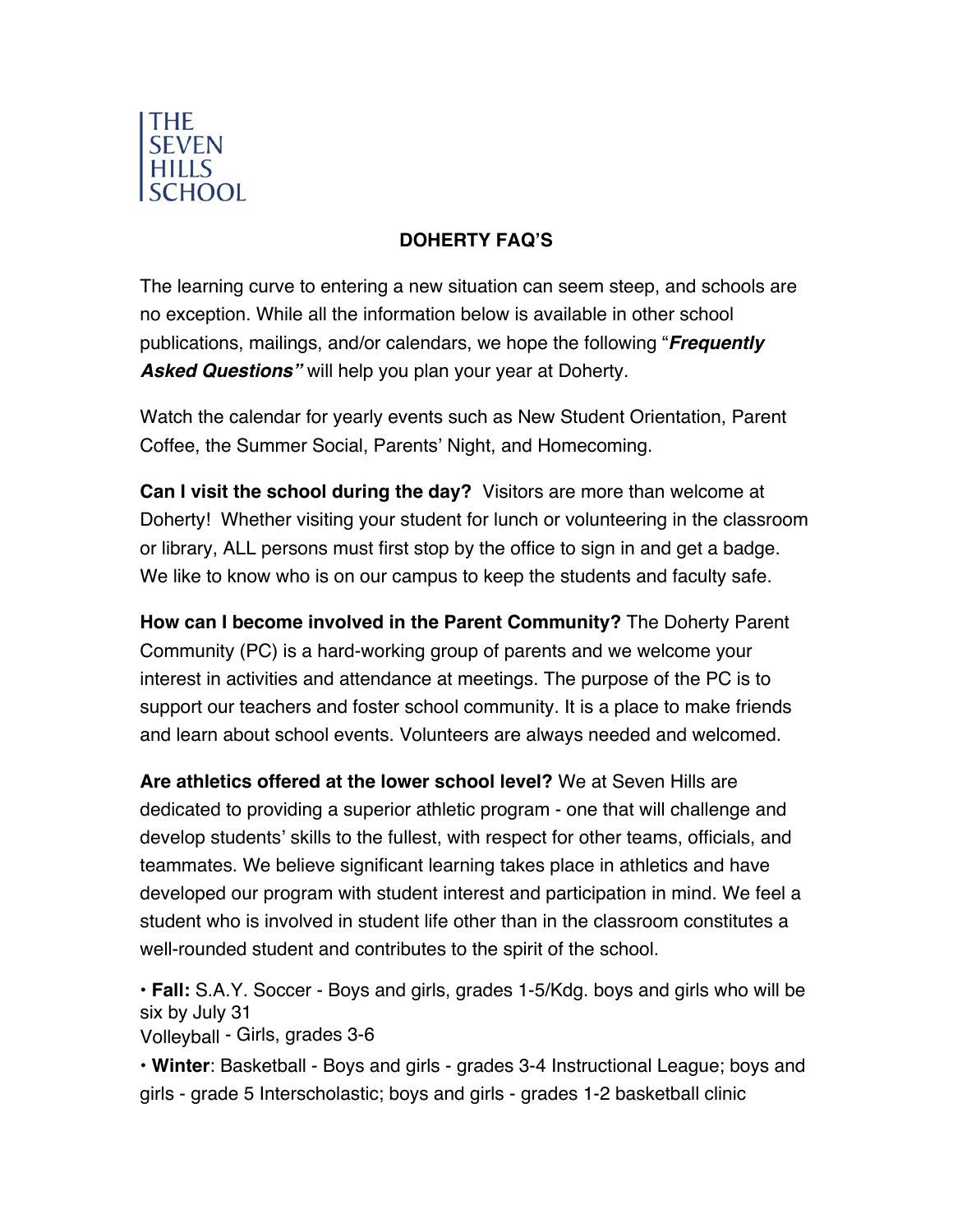• **Spring**: Softball - Girls - grades 1-5/boys - grades 1-3/Kdg. boys and girls who will be six by June 30

• **Spring**: Baseball - Boys - grades 4-5 Track - Girls and boys grades 1-5 Lacrosse - Girls and boys grades 3-6

**What does the counselor do?** The lower school guidance program has four main components: classroom guidance, short-term individual counseling, group counseling, and parent education. The focus of those components emphasizes social, emotional, and developmental skills children need at this age. When therapy is indicated, children are referred to outside professionals.

**Can I access Seven Hills on the Web?** In our effort to be more environmentally responsible, we are increasingly incorporating the use of our website for communication with families. On the website **my.7hills.org,** you will find most information under "Stinger Central," simply click on "Doherty." You will find "Schoology" under "Links." Here you can access information from your child's teacher, announcements of upcoming events, etc. The weekly blast along with lots of other information, is emailed to parents, so please be sure the school has your current email address.

**When will I find out who my child's teacher is for the year?** Determining a class make-up is one of the most complicated and important tasks of the school year. It is a collective effort of the faculty, counseling department, and administration. The needs of the students drive the process as we consider academic progress, social needs, gender, leadership, age, learning style, siblings, students new to the school, etc. The lists can change and seem endless, and it is a process that literally lasts from early May to the day before school starts. It is because of the careful consideration the faculty gives to every single placement that we wait until the Friday before school starts to email you who your child's homeroom teacher is for the year. We are sure you can understand that we cannot accommodate phone calls given the number of calls we would receive.

**What is the Summer Social**? The Summer Social is held in the courtyard by Faran Hall. It's a great time to meet the teachers and make new friends. We do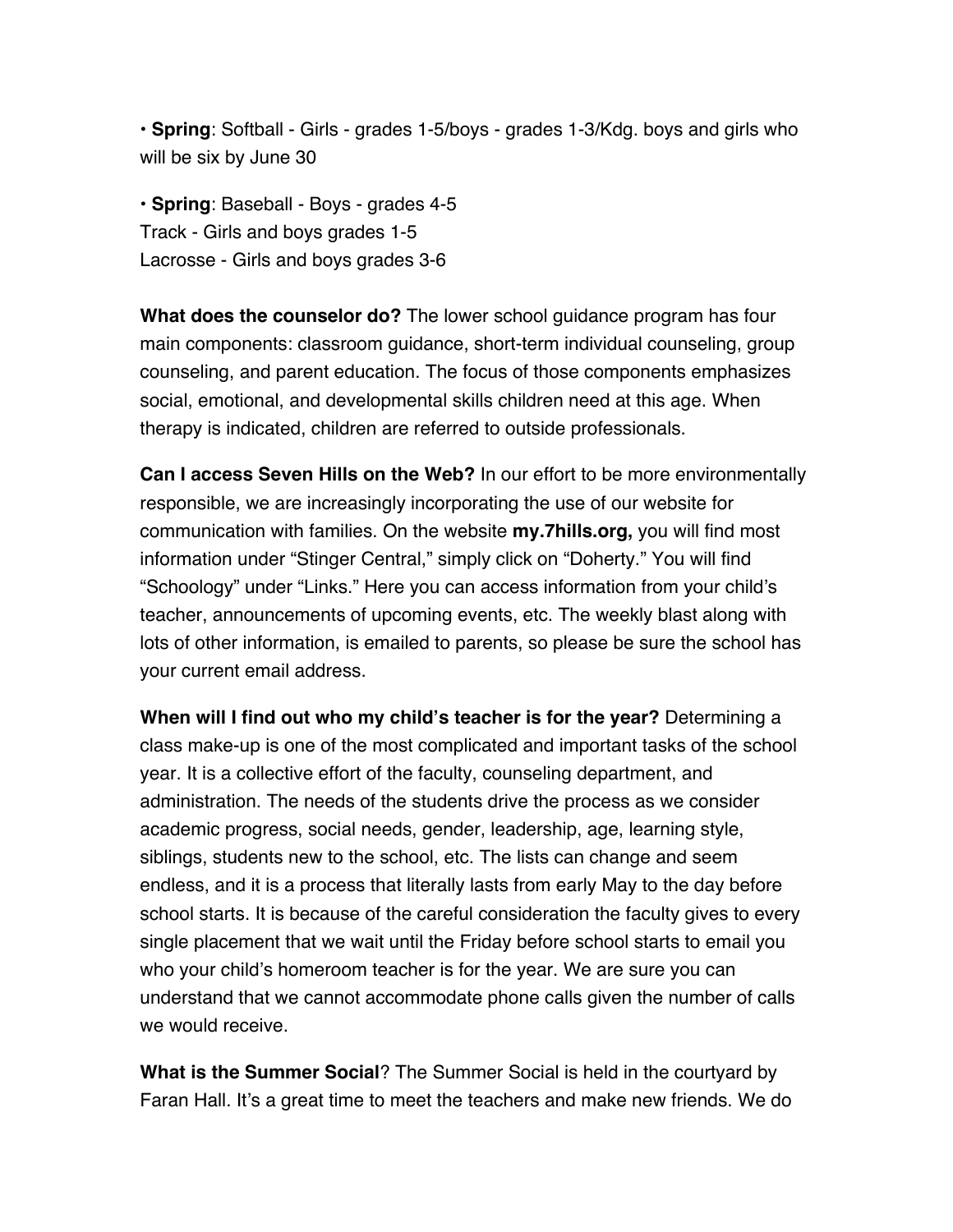cancel if it rains.

**What is Parents' Night?** This is a very important evening which sets the stage for a successful year. Check the calendar in "Stinger Central" for the date in late August.

**What about parent conferences and report cards?** You can schedule conferences and access report cards online in November and February. You will receive two separate emails with a password from the Technology Department, one when the conference sign-up is open and one when report cards are available to view (usually a couple of days prior to conferences). Prekindergarten's November conference will consist of only a verbal exchange about the child's progress.

**Why should I schedule a conference?** It is our hope that every parent will come to conferences. It is an important time to share information, celebrate successes, and plan for the future. Conferences are held both in the evening and during the day to accommodate all family schedules.

**Are there any parent education opportunities?** Parent education programs (Creating Conversations) are provided by Seven Hills and are outstanding! Watch the calendar for dates and topics. We encourage attendance.

**Am I expected to attend the Halloween parade?** Our parade is very low key. Many parents come and many don't. It is for the students and not meant to be a formal event. You are, however, welcome to join us in the courtyard or gym depending on the weather.

**What is Grandpersons' Day?** Grandpersons' Day is a time to celebrate special people, whether it be a grandparent, parent, aunt/uncle or friend. The day is casual and child centered. We recognize that we have many families with multiple children so we have staggered the schedule in the hope of allowing a guest to spend time with more than one child. The Unit III students invite their guests to a special lunch and are asked to pack a personal lunch for them. Some guests choose to be the packer, which is just fine with us. While the day may grow long for a few guests, please know that the children will talk about the day for years to come. It is, indeed, special.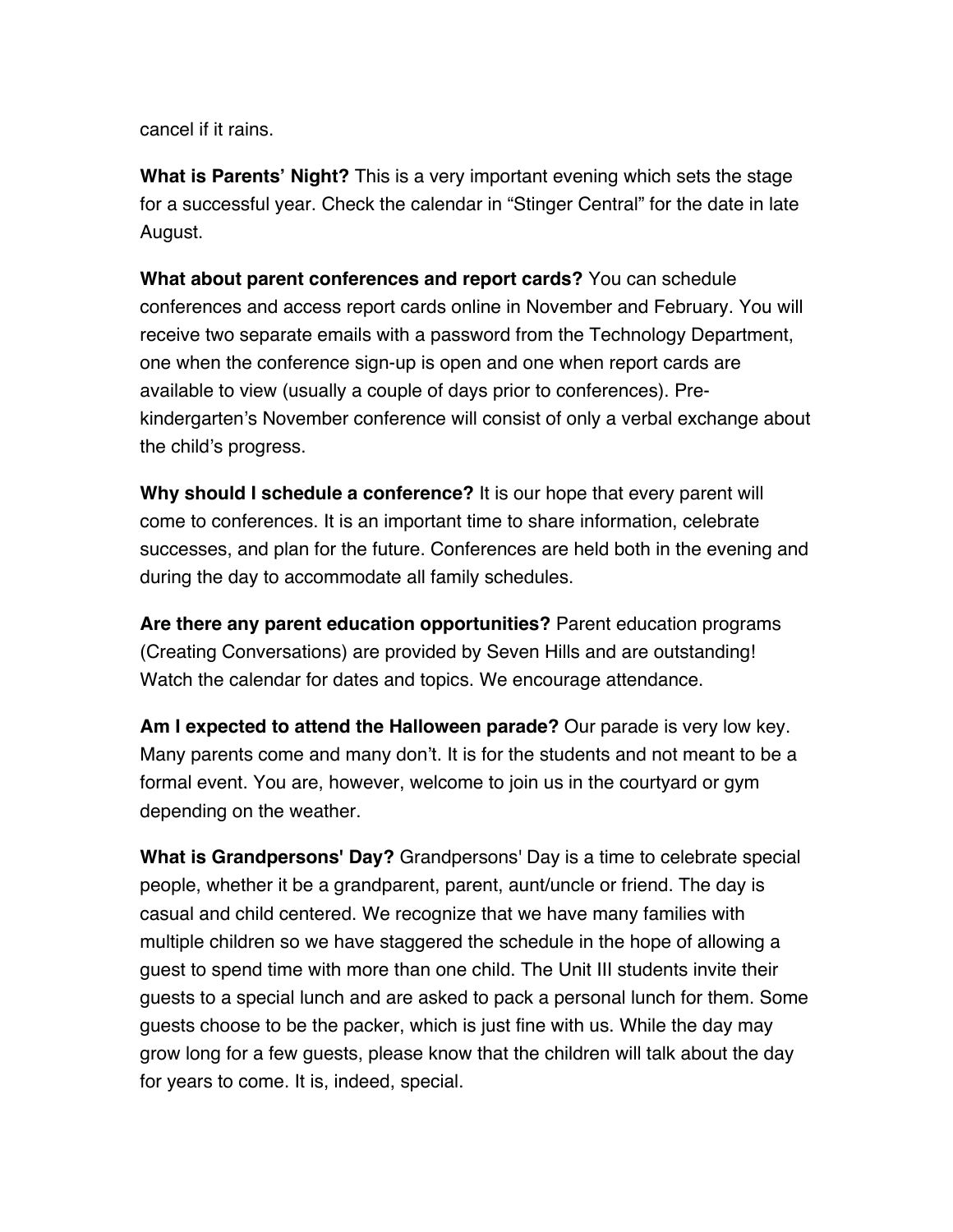**What are the special programs?** Our **Winter Program** is on the Friday before winter break and will be held in The Schiff Center on the Hillsdale Campus. Students may leave after the program. The **June Program** is a celebration of the year and includes grades 1-5. It is held in the courtyard or the gym each June. The courtyard can get hot, so bring your sunglasses and water!

**Do Doherty students participate in TSHS Homecoming?** Homecoming is a terrific fall tradition for all grades at TSHS. Friday evening includes Middle School soccer and tennis games as well as sports clinics for grades 1-8, autograph sessions with Upper School athletes, and a pep rally with fireworks! Saturday features varsity soccer games and the Upper School dance. Check your calendar for the specific dates.

**What is the Resale Shop?** The Resale Shop is our most effective Seven Hills fundraiser and provides a great resource to the community. It is on the Hillsdale campus. We welcome shoppers, volunteers and donations.

**How are Doherty fundraisers different from other TSHS fundraisers?**  Doherty fundraisers (book fair and carnival) are on a divisional level and are an invitation to participate. We understand that families will choose based on their own needs. Funds are used to support the program/students. Doherty fundraisers are not an expectation.

**Where is the Spirit Shop?** The Spirit Shop is located on the Hillsdale Campus (hours are M-F 12:30-1:30) and carries a variety of school spirit items from sweatshirts to pencils and coffee mugs. We are excited to offer a mini Spirit Shop on the Doherty Campus as well!

**Is parking and traffic a problem?** There are about 20 minutes in the morning and in the afternoon that are crucial to safe and smooth arrival and dismissal. Please watch parking signs and traffic procedures. They are meant to keep our children safe.

**What is the Uniform Closet?** We have a closet full of gently used uniforms in Haile Hall. You are welcome to take, trade, and/or return uniforms. This is very informal and we don't have all sizes, but you are welcome to search through the closet.